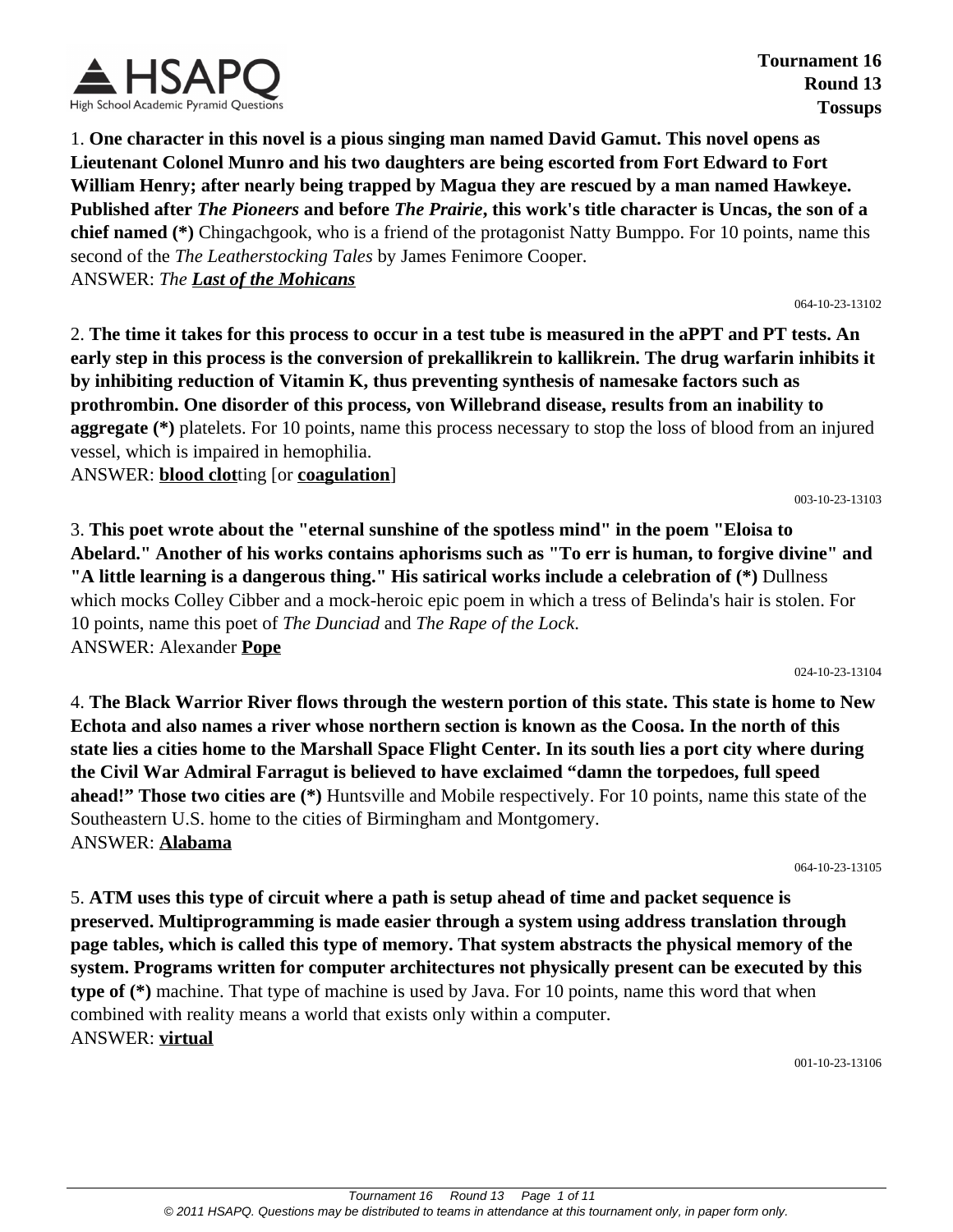6. **This country became a republic after forcing into exile its last king, Kigeli V. Its first president in independence was Grégoire Kayibanda, whose successor died in a plane crash while traveling with Cyprien Ntaryamira. That death of this country's president Juvénal Habyarimana sparked an event that resulted in (\*)** Paul Rusesabagina keeping over one thousand people safe in his hotel. For 10 points, name this African country in which over 800,000 citizens were killed during a genocide against the Tutsi led by a number of Hutu militia groups in 1994.

ANSWER: Republic of **Rwanda** [or Republika y'u **Rwanda**]

7. **After saving Hesione from a sea monster, this figure killed her father Laomedon when he didn't receive his payment. He borrowed the goblet of Helios to cross the sea. He spent three years as Omphale's servant after killing Iphitus. This figure killed Antaeus by lifting him from the ground and scared away the Stymphalian birds by making noise. He diverted some rivers to clean the (\*)** Augean stables for Eurystheus. As a child of Zeus and Alcmene, he was antagonized his whole life by Hera. For 10 points, name this Greek hero who completed twelve labors. ANSWER: **Heracles** [or **Hercules**]

015-10-23-13108

023-10-23-13107

8. **This fight occurred where Hermann Hoth's forces met up with a larger army. A high-ranking POW from this battle was one subject of the declaration "a marshal will not be exchanged for a lieutenant." It is commemorated by an enormous statue of a woman pointing a sword,** *The Motherland Calls,* **and was the turning point of the Great Patriotic War. After five hundred tanks rolled to this fight, Vasily Chuikov declared "We shall hold the (\*)** city or die here." For 10 points, Friedrich Paulus's panzers were defeated in 1943 at what World War II siege in the USSR? ANSWER: Battle of **Stalingrad** [or Siege of **Stalingrad**]

019-10-23-13109

9. **Alexander Scriabin associated this note with the color green, and the oboe d'amore is a transposing instrument "in" this note. Using only the white keys of a piano, this is the fourth note of the Phrygian mode and first of the Aeolian mode. Edvard Grieg's piano concerto and Beethoven's (\*)** "Fur Elise" are both in this note's minor key. When tuning the orchestra, the oboe plays this note at 440 Hertz, a major sixth above Middle C. For 10 points, name this note of the musical scale, the relative minor of C major and start of a major scale with three sharps. ANSWER: **A**

082-10-23-13110

10. **This man's obsession with cocaine as a medical substance led to the surgery that he ordered performed on Emma Eckstein's nose, which ended in failure. He made the argument that since inanimate objects predated living ones, a person is driven towards death, or thanatos, in his text**  *Beyond the Pleasure Principle***, which would form the backbone of his theory of the (\*)** conflict between life and death drives. He also furthered the division of the human mind into components called the id, the ego, and the super-ego. For 10 points, name this Austrian psychologist, the author of *The Interpretation of Dreams*. ANSWER: Sigmund **Freud**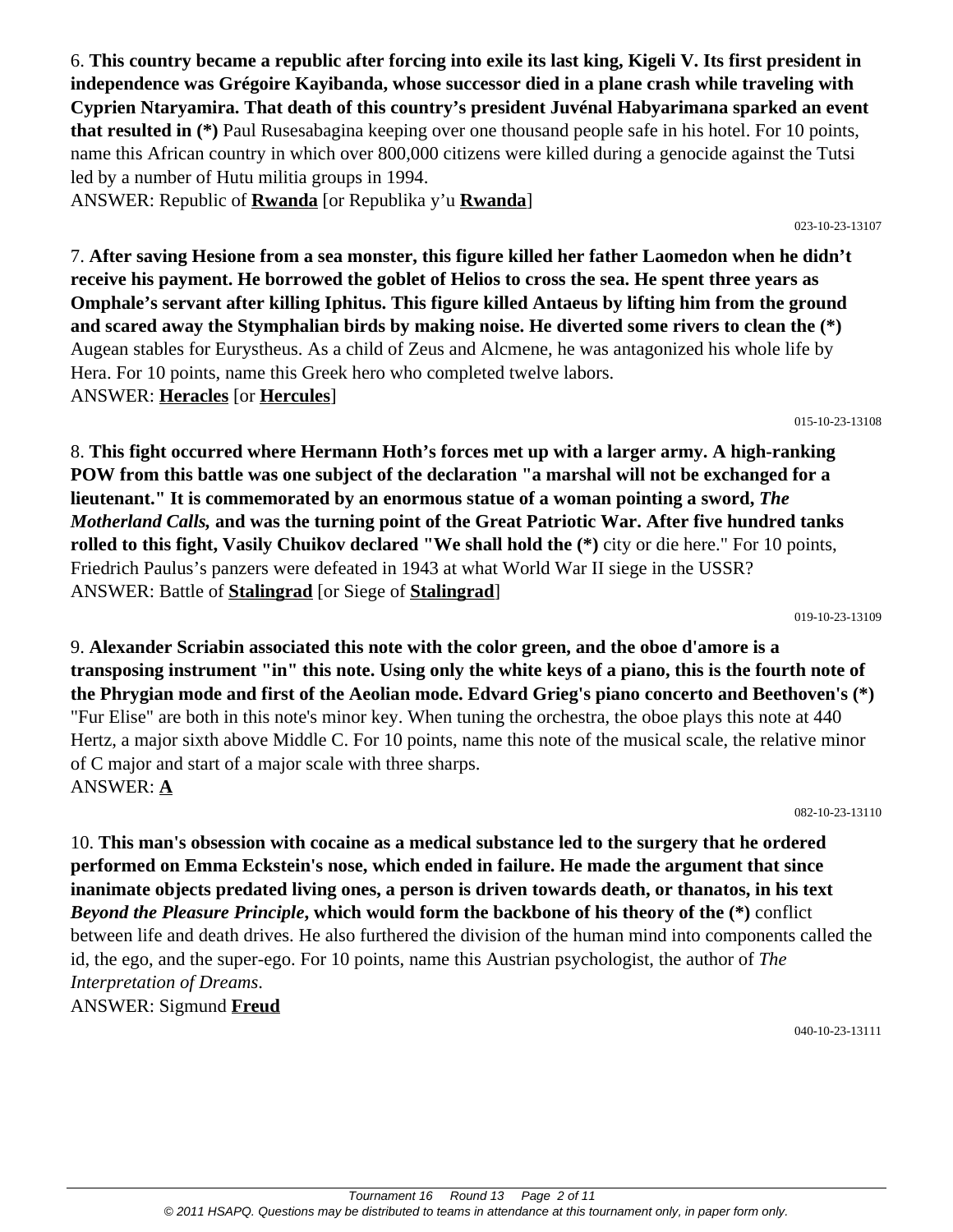**appears as a psychiatrist counseling Barbara Gordon. In one appearance, he murders his boss Fred Stickley but tampers with the evidence to make it appear like a suicide. He uses the letter 13, 18, and 5 to spell out his name as "Mr. E". In that film, he teams up with (\*)** Two Face to sell The Box to steal intelligence from the residents of Gotham City. Jim Carrey portrayed him in *Batman Forever*, a film in which he starts off known as Edward Nygma. For 10 points, name this green suited Batman villain known for posing puzzling questions. ANSWER: The **Riddler** [prompt on **Edward Nygma** before mentioned]

11. **Frank Gorshin portrayed this character on a live action television series. In** *ThrillKiller***, he**

064-10-23-13112

12. **A "magic" one of these measures reduces the effect of nuclear spin interactions in NMR spectroscopy. An Ewald ("YOU"-uhld) sphere shows the relationship between wavelength, distance, the unit cell, and this measure of the diffracted X-rays. The value of the reflection coefficient for p-polarized light is (\*)** zero at one of these measures. Snell's law relates phase velocity to the sines of two of these measures. For 10 points, name these measures, examples of which include a critical one, Brewster's one, and ones "of incidence."

ANSWER: **angle**s [or magic **angle**s before "cross-section"; or **measure of the angle** or synonyms] 026-10-23-13113

13. **In 215 AD, the emperor Caracalla ordered a massacre of the youth of this city after being ridiculed in some satires. This city was designed by Dinocrates and constructed by Cleomenes of Naucratis. The Septuagint was translated here. Mark Antony declared Caesarion King of Kings in a set of donations named for this city. The (\*)** Arian heresy originated in this city. Its island of Pharos is home to a namesake lighthouse and it was the site of the greatest library in the ancient world. For 10 points, name this Egyptian city founded by and named for Alexander the Great. ANSWER: **Alexandria**

015-10-23-13114

14. **Early in his career this man paired with Bubber Miley to start the Washingtonians, a group that pioneered the "Jungle Sound." He composed a three-part suite based on African-American history,**  *Black, Brown, and Beige***, and co-wrote "Satin Doll" with his frequent collaborator Billy Strayhorn. His song** (\*) "Mood Indigo" was popularized by his stint at the Cotton Club. For 10 points, name this jazz pianist and bandleader whose songs include "It Don't Mean a Thing (If It Ain't Got That Swing)" and "Take the "A" Train."

ANSWER: Edward Kennedy "Duke" **Ellington**

015-10-23-13115

15. **One writer from this nation described Horacio's obsession with La Maga in a novel that suggests different ways to skip through its chapters, entitled** *Hopscotch***. One author from this nation wrote a novel in which a homosexual hairdresser spies on a political prisoner, entitled** *Kiss of the Spider Woman***. Besides Julio Cortazar and Manuel Puig, this nation was home to an author who described the universe as a series of hexagonal rooms in "The Library of (\*)** Babel" and also wrote "The Garden of Forking Paths." For 10 points, name this home country of Jorge Luis Borges (HOR-hay LWEES BOR-hays).

ANSWER: **Argentina** [or **Argentine** Republic; or República **Argentina**]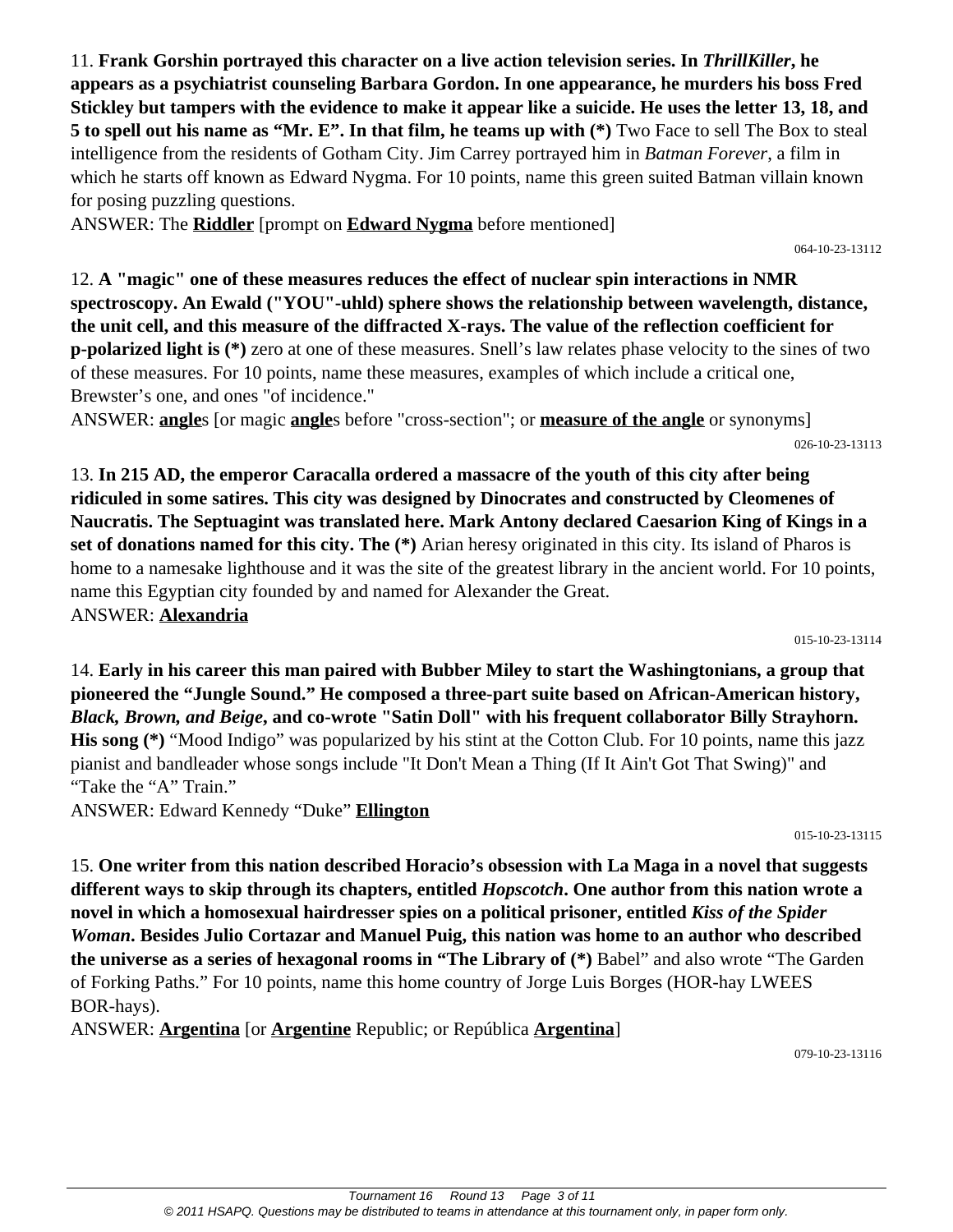16. **This author wrote about the ridiculousness of a feathery creature with a horse's body and man's head in a letter to the Pisones. Thanks to his patron Maecenas, this poet lived on a "Sabine Farm" that he wrote of frequently. On poem by this man urges diligence against the Parthians and notes that it is sweet and (\*)** right to die for one's country. This poet praised Homer for beginning the Iliad "in medias res." For 10 points, name this Roman poet of four books of Odes and a manual of literary theory entitled *Ars Poetica*.

ANSWER: **Horace** [or Quintus **Horatius** Flaccus]

17. **A dice game goes on in the bottom right of an Emil Nolde painting of this scene, and Salvador Dali's depiction of it simultaneously explores the unfolding of a hypercube. The central figure wears a Jewish prayer shawl as a synagogue burns in the background in a Mark Chagall painting titled after a** *White* **version of this scene. Matthias Grünewald is also known for a depiction of this scene which contains a group of (\*)** weeping women and the Latin acronym INRI just above the central person's head. For 10 points, what scene depicts Christ on the cross? ANSWER: **Crucifixion** [do not accept "Descent from the Cross"; do not accept "Deposition"]

003-10-23-13118

18. **The Box-Mueller transformation converts a uniform distribution to this distribution. If the sum of two random variables has this distribution, then both of those random variables have this distribution by Cramer's Theorem. The distribution of sample means of any distribution converges to this distribution by the Central Limit Theorem. The integral of this function, the error function, allows one to calculate (\*)** probabilities based on z-scores, which represent the number of standard deviations away from the mean of this distribution. For 10 points, name this distribution that resembles a bell curve.

ANSWER: **normal** distribution [or **Gaussian** distribution; prompt on **bell curve**]

003-10-23-13119

19. **According to Timothy Williamson, this concept is unanalyzable. Plato's dialogue** *Theaetetus* **deals with the definition of this concept. Its propositional variety is distinguished from the procedural variety, and it can be classified as** *a priori* **or** *a posteriori***. Gettier problems are used to argue against the traditional definition of this concept as (\*)** justified true belief. For 10 points, name this concept which is studied in epistemology. ANSWER: **knowledge**

024-10-23-13120

20. **This future president led the "Amalgamator" faction in his home state. He was a longtime friend and roommate of the only Vice President to be sworn in on Cuban soil, William Rufus King. As president, he ardently supported the pro-slavery Lecompton Constitution for Kansas. Along with John Mason and Pierre Soulé, he signed the (\*)** Ostend Manifesto. Late in his term, Congress tried to stem factionalism with the Crittenden Compromise. For 10 points, name this bachelor President who won the election of 1856 and served as president on the eve of the Civil War. ANSWER: James **Buchanan**

026-10-23-13121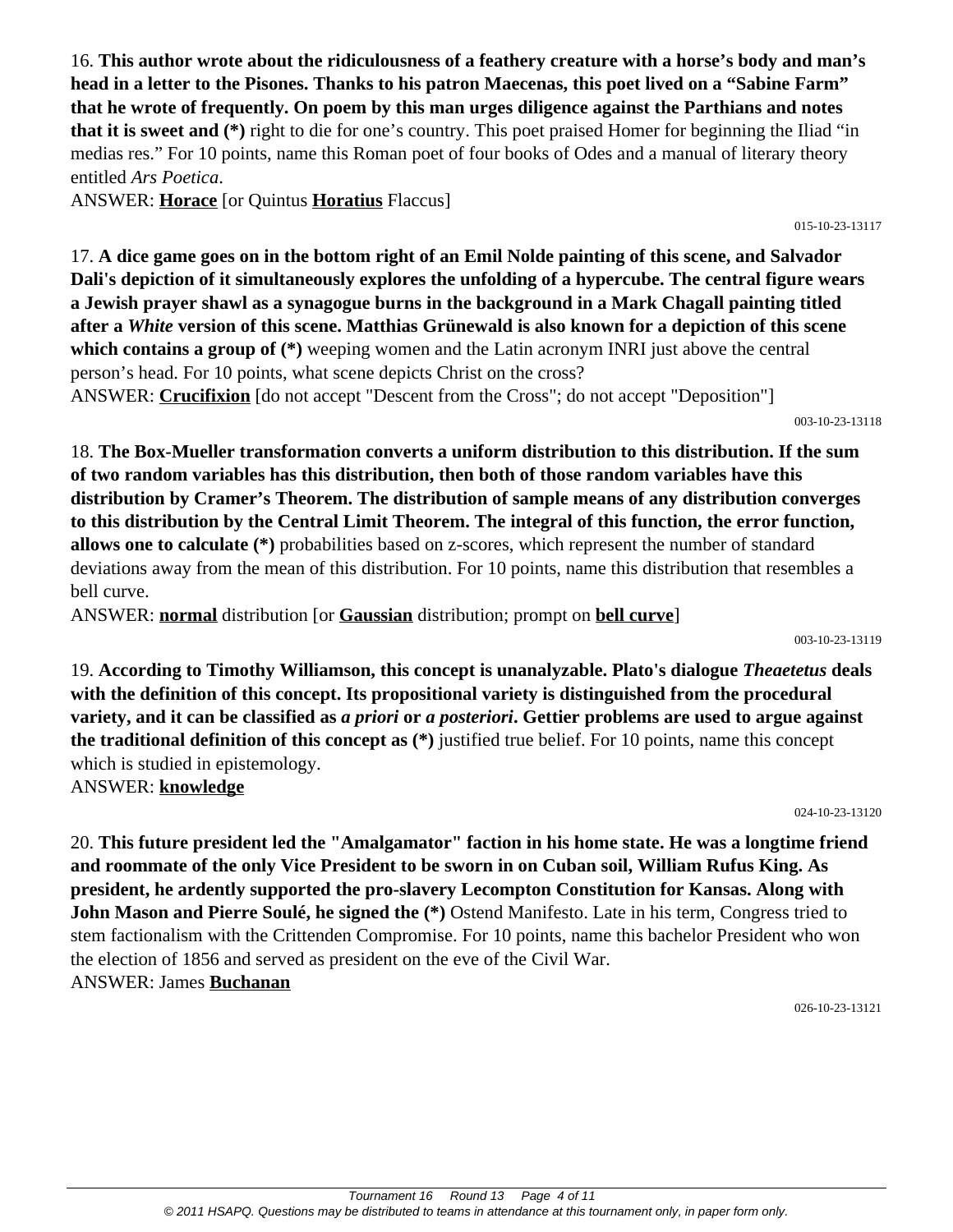21. **In one poem, this man wrote that he was "betrothed unto your enemy," and would never "be chaste, except you ravish me." This poet of "Batter my heart, three person'd God" wrote that he and his lover were two "as two stiff compasses are two" in another work. He also wrote a poem about a creature, which "pamper'd swells with one (\*)** blood made of two." For 10 points, name this Metaphysical poet of the *Holy Sonnets*, "A Valediction: Forbidding Mourning," and "The Flea." ANSWER: John **Donne**

080-10-23-13122

22. **Though not the Plum Fuss, one name for the War of the Bavarian Succession comes from this crop due to the constant food shortages for troops. Its cultivation was championed by Antoine Parmentier. This crop was sponsored by Marie Antoinette as a way to improve yields on small acreages of land. Possibly introduced to Europe via the Americas and the Canary Islands, this crop experienced a disease that caused a mass (\*)** emigration to the United States from Ireland in the nineteenth century. For 10 points, name this tuber, the namesake of a disastrous famine. ANSWER: **potato**

040-10-23-13123

23. **The Lucas circles can be drawn by inscribing a square in this other geometric shape. Clark Kimberling has catalogued over three thousand centers of this shape, some of which include the Nagel point and the nine-point center. Kimberling center X<sup>1</sup> refers to the point at which the angular bisectors intersect; that point does not necessary lie on the Euler line, unlike the (\*)** circumcenter, orthocenter, and centroid. For 10 points, name this geometric shape whose angles add up to one hundred eight degrees and has three sides. ANSWER: **triangle**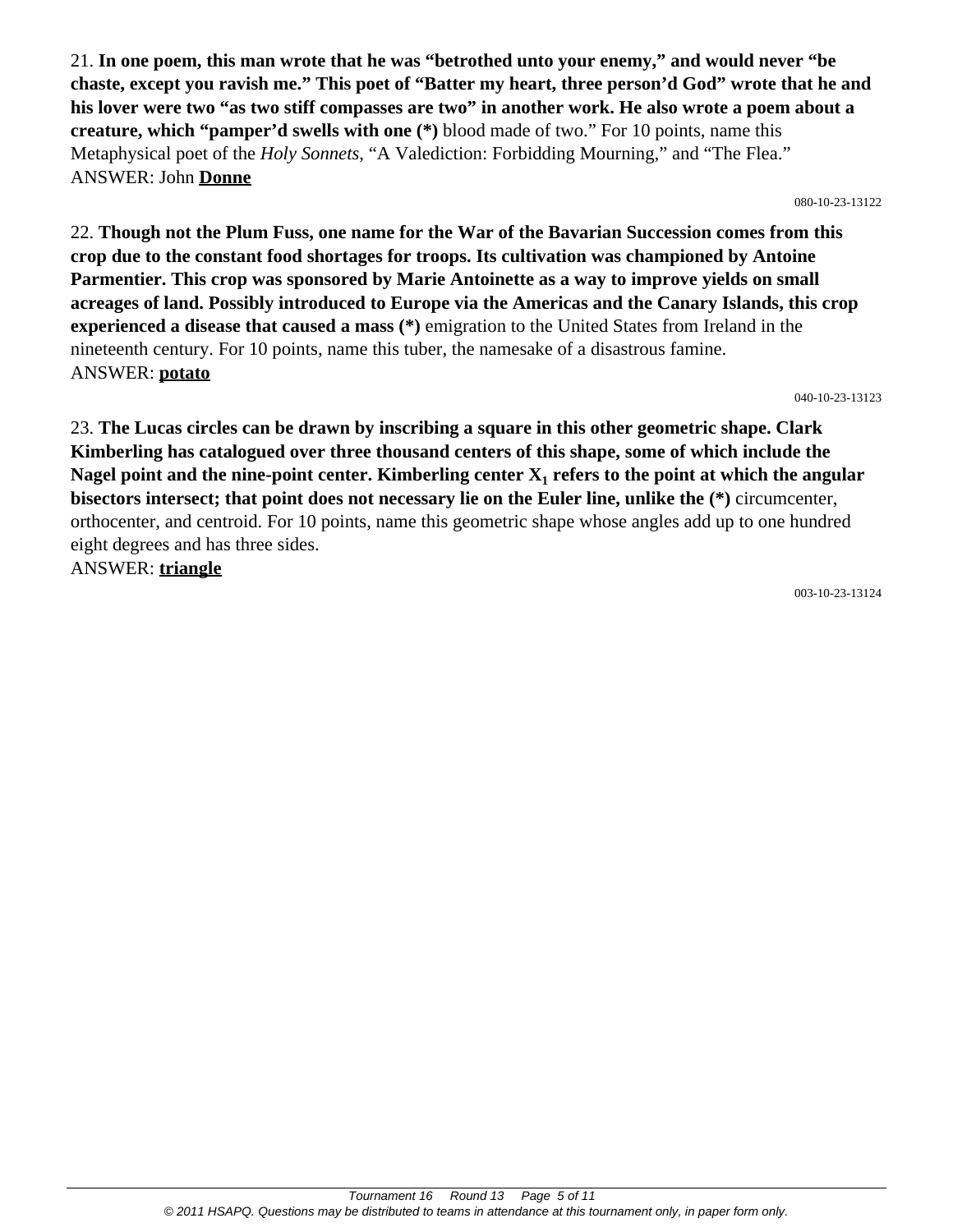

1. In the later part of this novel, Chao Yun is the only survivor of the Five Tiger Warriors, and the Shu Dynasty falls as a result of weak leadership. For 10 points each:

[10] Name this novel, which tells the story of the fall of the Han Dynasty and the rise of general Cao Cao and emperor Ssu-ma Yen.

#### ANSWER: *The Romance of the Three Kingdoms* [or *San kuo chih yen-i*]

[10] *The Romance of the Three Kingdoms* is one of the classical novels of country, alongside such works as *Journey to the West* and *The Water Margin.*

ANSWER: People's Republic of **China** [or **Zhonghua** Renmin Gongheguo]

[10] This other classical Chinese novel dates from the Qing (ching) Dynasty, and is about a magical block of jade which influences the Chia family's intrigues at the Imperial court.

ANSWER: *The Dream of the Red Chamber* [or *The Story of the Stone*; or *Hung-lou Meng*]

019-10-23-13201

2. Monique Peytral made reproductions of the artwork found here for a replica that opened in 1983. For 10 points each:

[10] Name this site in southwestern France, where in 1940 modern man first discovered cave paintings. ANSWER: **Lascaux**

[10] In one painting from Lascaux, an erect man stands next to the wounded body of one of these animals. Their prevalence in Lascaux's main chamber led it to be named the "Hall of" these animals.

ANSWER: **bull**s [do not accept or prompt on similar answers]

[10] Another civilization that placed emphasis on bulls was found by Arthur Evans, who excavated this Cretan palace mythically ruled by Minos.

ANSWER: **Knossos**

003-10-23-13202

3. This era began with the ratification of the Eighteenth Amendment in 1919, and is widely acknowledged as bringing about an increase in organized crime. For 10 points each:

[10] Give the name for this period in which, with few exceptions, it was illegal to manufacture or sell alcohol in the United States.

#### ANSWER: **Prohibition**

[10] This bill, also known as the National Prohibition Act, was the enabling legislation for the Eighteenth Amendment.

#### ANSWER: **Volstead** Act

[10] Frances Willard led this all-female group, which was a leading advocate of Prohibition from its founding in 1874.

#### ANSWER: **Women's Christian Temperance Union** [or **WCTU**]

082-10-23-13203

4. Answer these questions about yeast, for 10 points each.

[10] Yeasts are part of this eukaryotic kingdom which also includes mold and mushrooms.

#### ANSWER: **fungi** or **fungus**

[10] Yeast typically reproduce asexually through this method in which in the daughter cell is attached to the parent cell as it matures.

#### ANSWER: **bud**ding

[10] Yeast belong to this class of organisms which require oxygen for growth and cellular respiration. ANSWER: **obligate aerobe**s (prompt on "aerobe")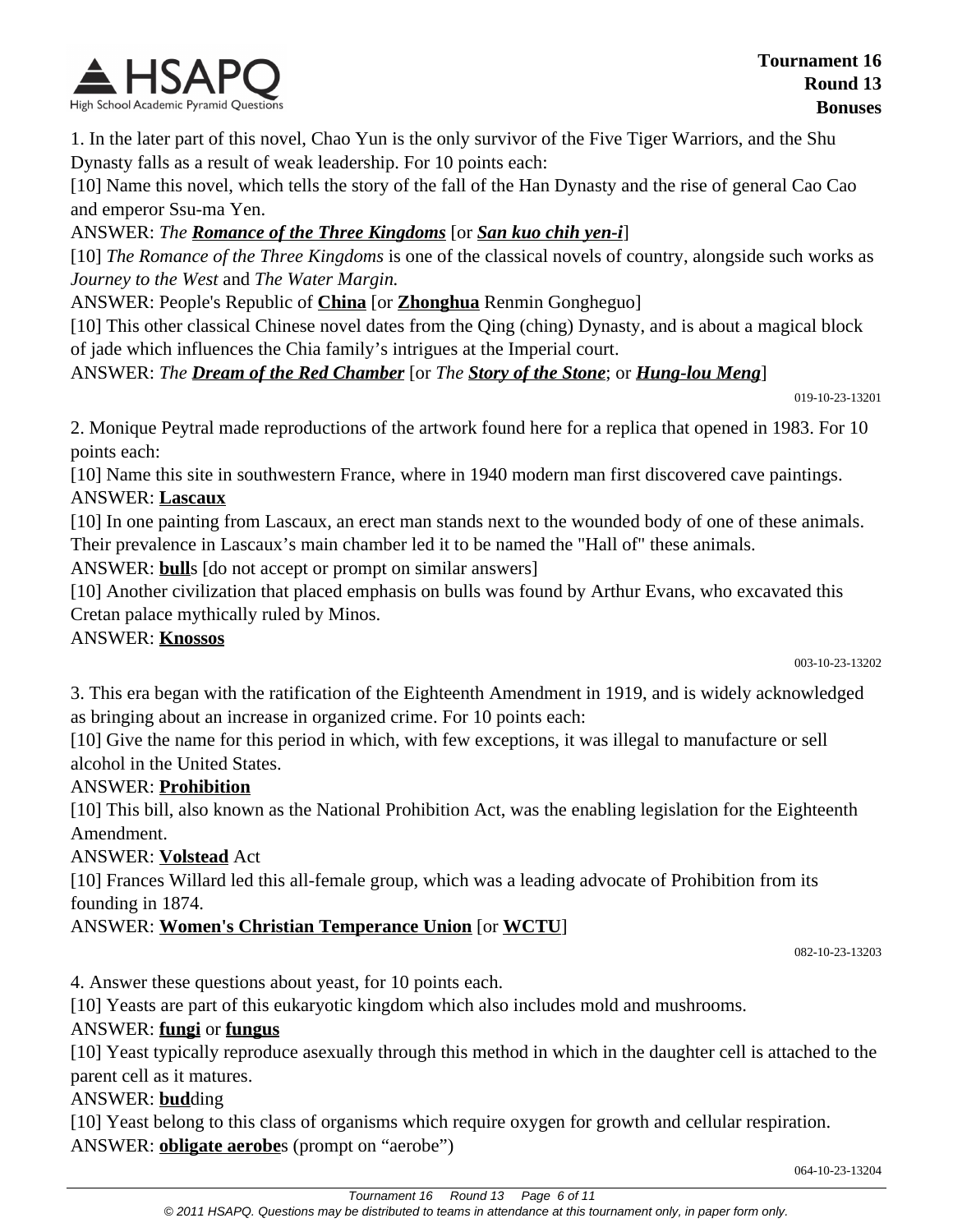5. She claimed to hear voices from Saint Catherine, Saint Michael, and Saint Margaret. For 10 points each: [10] Name this French hero of the Hundred Years' War who was burned at the stake in 1431.

### ANSWER: **Joan of Arc** [or **Jeanne d'Arc**]

[10] Joan made her reputation by lifting the siege on this French city. For this feat, she is sometimes referred to as the "maid of" this city.

### ANSWER: **Orleans**

[10] Joan of Arc was burned at the stake in this city, which is known for its magnificent cathedral and for being the historical capital of Normandy.

#### ANSWER: **Rouen**

6. This organ contains the Lateral geniculate nucleus and the hippocampus. For 10 points each:

[10] Name this part of the nervous system that also contains the hypothalamus.

# ANSWER: **brain**

[10] This part of the brain which is latin for little brain coordinates movement and balance.

# ANSWER: **cerebellum**

[10] This lobe of the cerebral cortex is located behind the frontal lobe and is important in the perception of touch and temperature.

## ANSWER: **parietal** lobe

001-10-23-13206

015-10-23-13205

7. He wrote "Down in the flood of remembrance, I weep like a child for the past" in his poem "The Piano." For 10 points each:

[10] Name this English author who wrote about Paul Morel in *Sons and Lovers*.

ANSWER: David Herbert Richard **Lawrence**

[10] D. H. Lawrence wrote this widely censored novel about a paralyzed baronet and his wife's affair with Oliver Mellors.

# ANSWER: *Lady Chatterley's Lover*

[10] This Lawrence novel is a sequel to *The Rainbow* and follows Gudrun and Ursula Brangwen. ANSWER: *Women in Love*

015-10-23-13207

8. For 10 points each, name these musical terms.

[10] In this musical form, a main theme alternates with succeeding different ones, resulting in patterns like A-B-A-C-A. During the Classical and Romantic periods, it was often used for the final movement of symphonies.

# ANSWER: **rondo**

[10] This word identifies notes played detached from one another. In sheet music, it is marked by placing a dot above notes.

# ANSWER: **staccato**

[10] The time signature of a piece of music refers to the number of these units of rhythm per measure. In three-four time, each measure contains three of them.

ANSWER: **beat**s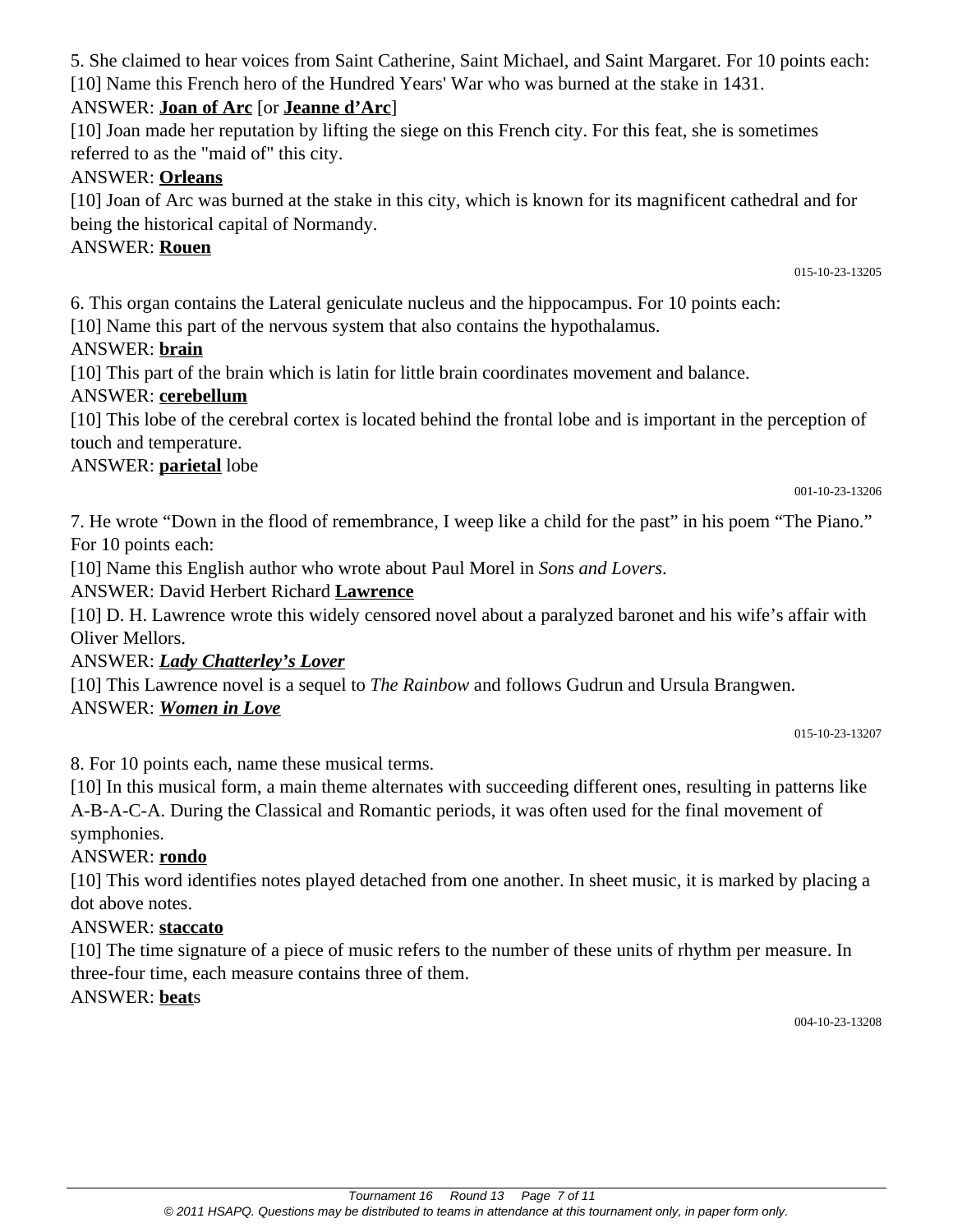9. This man dedicated his *Passions of the Soul* to Elizabeth of Bohemia and discussed Newton's Laws of Motion in his *Principles of Philosophy*. For 10 points each:

[10] Name this French philosopher who argued for the existence of God in his *Meditations on First Philosophy*.

ANSWER: René **Descartes** ("day"-"CART")

[10] Descartes may be best remembered for the phrase "Cogito ergo sum," which translates to this English phrase.

ANSWER: **"I think, therefore I am"** [or **"I think, therefore I exist"**; accept equivalents]

[10] Descartes first wrote "I think, therefore I am" in French in this work which describes how to use rationalist approaches to find understanding.

#### ANSWER: *Discourse on Method*

083-10-23-13209

10. In this character's first operatic appearance, Apollo appears from behind a cloud to take him to heaven, where he can be reunited with Eurydice. For 10 points each:

[10] Name this mythical lyre-player who was the subject of Claudio Monteverdi's first opera.

#### ANSWER: **Orpheus** [accept *L'Orfeo*]

[10] This composer's *Orpheus ed Eurydice* was the first of his "reform operas," in which he stripped away the excess of eighteenth-century *opera seria*.

ANSWER: Christoph Willibald **Gluck**

[10] This French composer's comic opera *Orpheus In The Underworld* is best known today for its "Galop Infernal" and its associated can-can dance.

### ANSWER: Jacques **Offenbach**

082-10-23-13210

11. This man's has a science fiction alter-ego named Tek Jansen and a gun named Sweetness. For 10 points each:

[10] Name this former correspondent for *The Daily Show* who now hosts his own satirical Comedy Central show.

ANSWER: Stephen **Colbert**

[10] After breaking his left wrist Colbert popularized the "WristStrong" bracelet, a nod to the LiveStrong bracelets produced by this athlete.

ANSWER: Lance Edward **Armstrong**

[10] One of Colbert's most frequent guests is this astrophysicist, director of the Hayden Planetarium, and author of *The Pluto Files*.

ANSWER: Neil deGrasse **Tyson**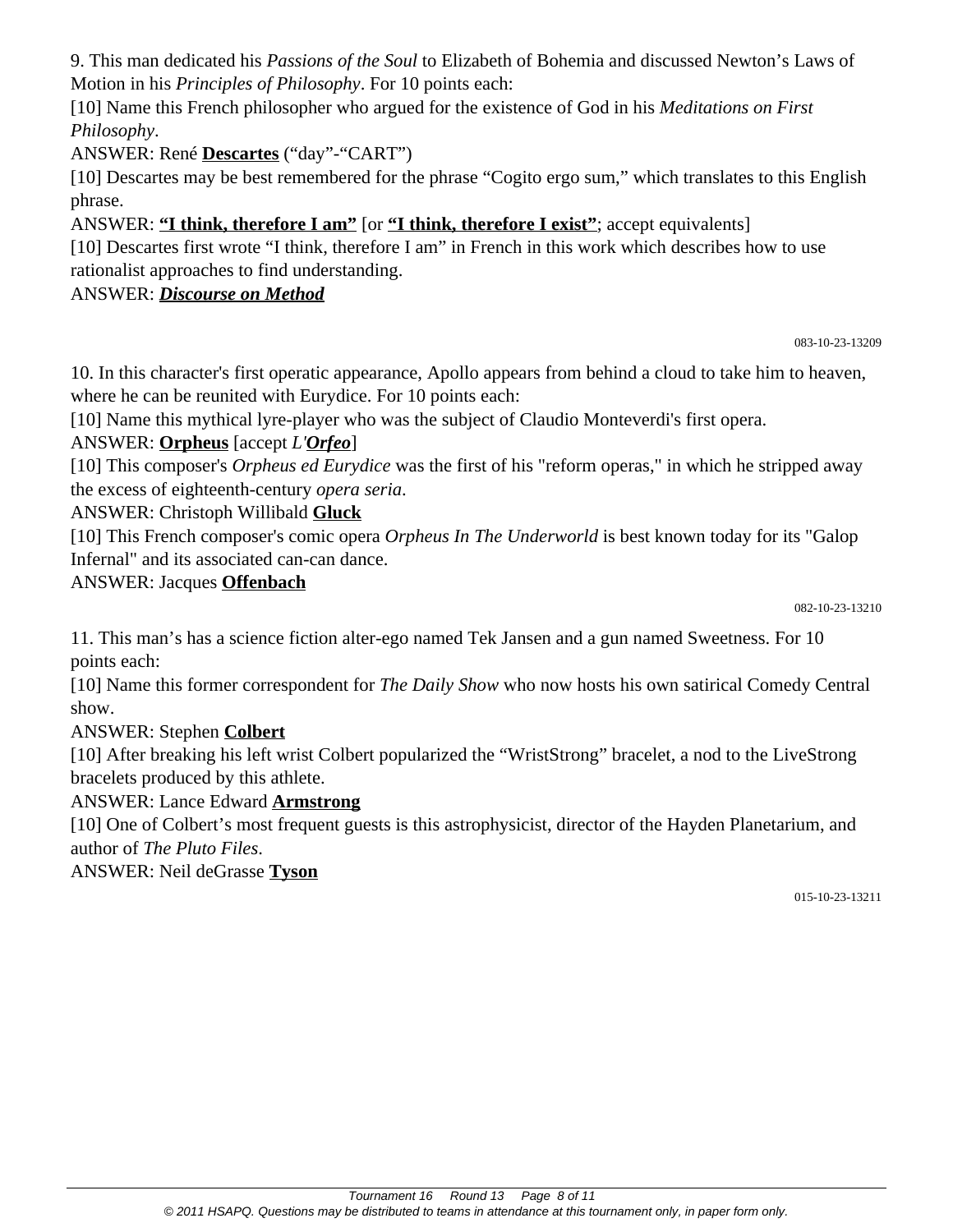12. In September 2009, Prime Minister Gordon Brown issued a formal apology for the British government's treatment of this man. For 10 points each:

[10] Name this developer of an eponymous "test" for artificial intelligence, as well as a hypothetical computing "machine," who killed himself with a poisoned apple after being arrested for homosexuality. ANSWER: Alan Mathison **Turing**

[10] Turing, building on the Polish *bomba* project, was also essential to breaking the code used in this German wartime communications device.

### ANSWER: **Enigma** machine

[10] Simultaneously with this American logician, Turing developed a thesis stating that only recursive functions are mechanically computable, and that any computable function can be computed by a Turing machine.

### ANSWER: Alonzo **Church**

019-10-23-13212

13. This man offers his two virgin daughters to a crowd that gathers outside his house after he invites two angels inside. For 10 points each:

[10] Name this character from the Bible who escapes to Zoar when he is warned by those two angels that he must flee.

### ANSWER: **Lot**

[10] The story of Lot and the destruction of Sodom and Gomorrah occur in this first book of the Bible.

### ANSWER: Book of **Genesis**

[10] While fleeing, Lot's wife looks back at the destruction being wrought on Sodom and Gomorrah and turns into this substance.

### ANSWER: pillar of **salt**

023-10-23-13213

14. This artist depicted a spinning loom in his *The Spinners* and depicted Justin of Nassau handing over the keys of his city in *The Surrender of Breda*. For 10 points each:

[10] Name this court painter to Philip IV of Spain who also painted a predominantly-red portrait of Pope Innocent X.

### ANSWER: Diego Rodríguez de Silva y **Velázquez**

[10] Velazquez included himself in this canvas, which also features the dwarf Maribarbola, the Infanta Margarita, and a distant reflection of Philip IV and his wife.

### ANSWER: *Las Meninas* [*The Maids of Honor*]

[10] This 20th century British painter executed a series of "screaming Popes" modeled after Velasquez's *Portrait of Pope Innocent X*.

### ANSWER: Francis **Bacon**

082-10-23-13214

15. This country is divided into regions called upazilas and thanas. For 10 points each:

[10] Name this Asian nation whose second largest city is Chittagong.

### ANSWER: People's Republic of **Bangladesh**

[10] Much of Bangladesh is a massive delta containing the Ganges River and this other river whose lower section is called the Jamuna. It takes its name from a certain Hindu god.

### ANSWER: **Brahmaputra** River

[10] From 1947 to 1971 Bangladesh was a territory of this other Asian nation whose largest cities include Karachi and Islamabad.

ANSWER: Islamic Republic of **Pakistan**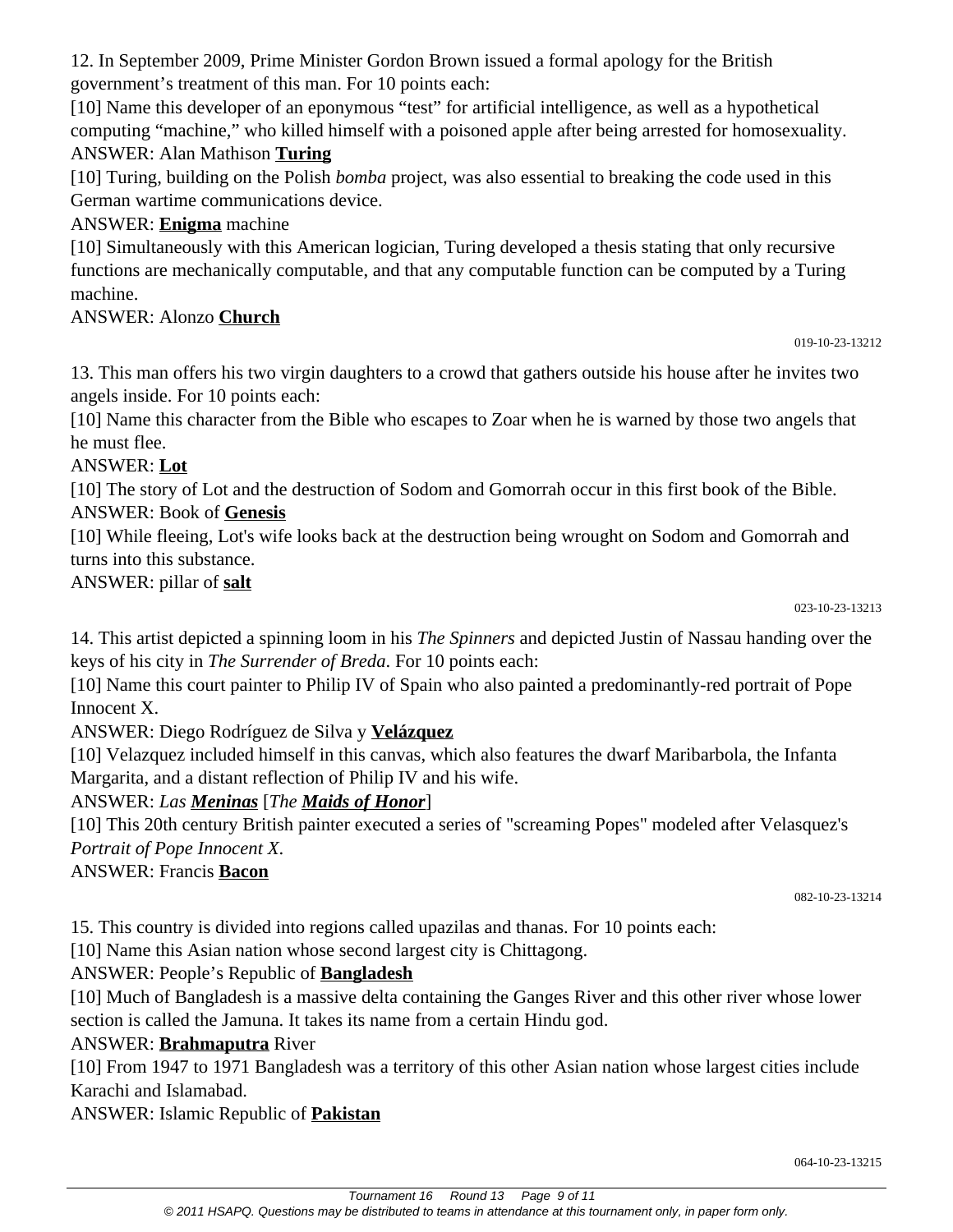16. This policy aimed to decrease tensions with Eastern Europe. For 10 points each:

[10] Name this policy whose name is German for "Eastern Policy."

### ANSWER: **Ostpolitik**

[10] Ostpolitik was the brainchild of this Chancellor of West Germany who resigned after the Guillaume Affair.

ANSWER: Willy **Brandt** [or Herbert Ernst Karl **Frahm**]

[10] The current Chancellor of Germany is this woman, the second woman to chair the G8.

ANSWER: Angela **Merkel** [or Angela Dorothea **Kasner**]

024-10-23-13216

17. After the exile of Saad Zaghlul this country's populace arose in revolt in 1919, resulting in independence from the UK in 1922. For 10 points each:

[10] Name this Middle Eastern nation that has been ruled by Anwar Sadat and Hosni Mubarak.

ANSWER: Arab Republic of **Egypt** [or Jumhuriyat **Misr** al-Arabiyah]

[10] Egypt was reformed in the early 19th century by this Albanian-born leader who declared himself "Khedive" and modernized the country.

ANSWER: Muhammad **Ali** Pasha

[10] Muhammad Ali held a banquet so that he could ambush and kill the remnant of this class of slave soldiers who had ruled Egypt previously and still held considerable power.

### ANSWER: **Mamluk**s [or **Mameluke**s]

015-10-23-13217

18. He liked to write poetry on his baseball glove and his death caused his brother to break all the windows in the garage. For 10 points each:

[10] Name this little brother of Holden Caulfield in *The Catcher in the Rye*.

ANSWER: **Allie**

[10] *The Catcher in the Rye* was written by this reclusive American author of *Nine Stories*.

### ANSWER: Jerome David **Salinger**

[10] Many of Salinger's writings focused on members of this fictional family including Franny, Zoey, and Seymour.

### ANSWER: **Glass**

015-10-23-13218

19. These particles come in three flavors: electron, muon, and tau. For 10 points each:

[10] Name these particles which are like electrons, but with no electric charge. They are hard to detect because they can pass through ordinary matter.

### ANSWER: **neutrino**s

[10] Neutrinos were hypothesized by this scientist who also formulated a namesake "exclusion principle." ANSWER: Wolfgang Ernest **Pauli**

[10] Other than gravitation, this is the only one of the four fundamental interactions which can affect neutrinos.

ANSWER: **weak** interaction [or **weak** nuclear force]